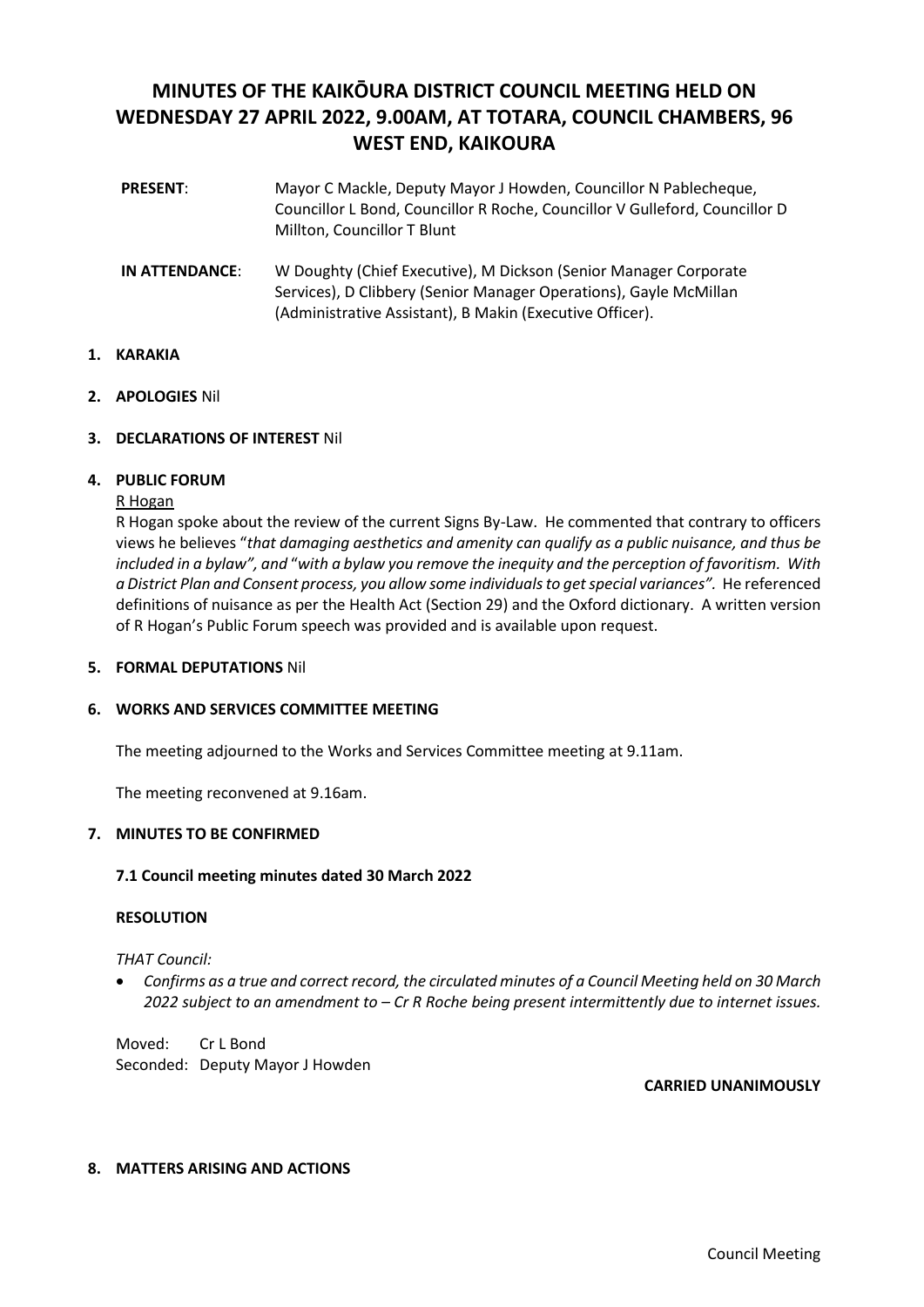The Matters Arising and Action list was reviewed and noted by Council:

• Bike Link Crossing – A decision from Kiwirail should be received in the next couple of weeks.

## **9. MATTERS OF IMPORTANCE TO BE RAISED AS URGENT BUSINESS** Nil

## **10. REPORT FROM THE CHAIR OF FINANCE, AUDIT & RISK COMMITTEE**

The Finance, Audit & Risk Committee reported no concerns on the financials.

## **10.1 Finance Report to 31 March 2022**

S Poulsen noted that revenue is on budget and continues to be Business as Usual with no major surprises. The quarterly reports were presented to the Finance, Audit & Risk Committee. It was noted that the Debtor's Report would be circulated to the Council. The Committee had discussed Council assets versus investments and were informed that Council staff intend to separate out assets held by the Council into another report.

Three large capital projects being carried over to the next financial year. The three projects make up 50% of the overall capital program budget and so will not make budget delivery. These projects include the Waiau Toa/ Clarence Valley Bridge, Link pathway and Wakatu Quay.

It was noted that there are no capital works budgeted on footpaths until year 2 of the Long-Term Plan, however there is operational budget in this year's annual plan. Councillor Bond raised that it would be good to see further progress on the footpath programme next financial year.

## **RESOLUTION**

*That Council receives the Finance Report to 31 March 2022*

Moved: Deputy Mayor J Howden Seconded: Cr R Roche

## **CARRIED UNANIMOUSLY**

## **10.2 Annual Plan Update**

S Poulsen confirmed that there will be targeted communications regarding the Annual Plan commencing in May 2022.

## **RESOLUTION**

*That Council:*

*a) Receives this report for information.*

Moved: Deputy Mayor J Howden Seconded: Cr R Roche

## **CARRIED UNANIMOUSLY**

The meeting adjourned for break at 10.10 am.

The meeting reconvened at 10.30 am.

# **11. MATTERS FOR DECISION**

**11.1 Delegations Manual Update**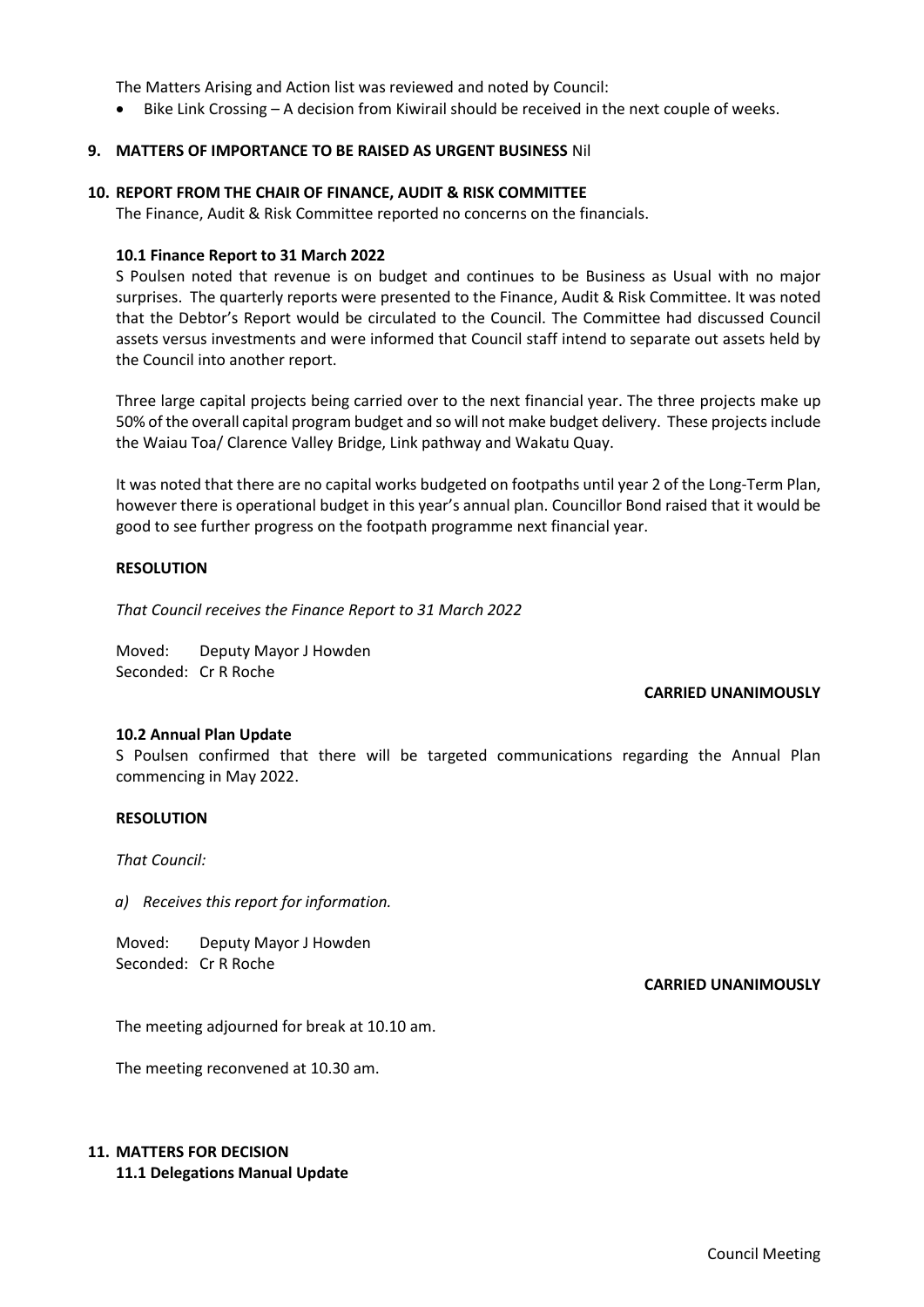The Delegations Manual has been updated following the outcome of the IANZ audit. The changes are a legal requirement.

## **RESOLUTION**

*That Council adopts the following changes to Part 5.3.3 of the Council Delegations Manual in respect of items relating to the Building Act 2004.* 

- *a. Include 'Building Control and Buildings Manager' as a delegate to Sections 33, 34, 35, 38, 39, 45, 49, 50, 54, 116 (noting that Section 50 replaces the superseded role title of 'Building and Regulatory Manager')*
- *b. Include 'Building Control and Buildings Manager in consultation with the Community Services Manager' as a delegate to Section 64*
- *c. Amendment to Section 75 to include Sections 76 and 77 and include the following wording in the description: 'the power to make the grant of a Building Consent conditional upon those allotments not being separately transferred'*
- *d. Amendment to Section 164 to include Sections 165 and 166, amend the description to the following wording: 'The power and authority to issue Notice to Fix. The power and authority in relation to S165', and remove the 'Regulatory Enforcement Officer' as a delegate*
- *e. Include new Sections as per Appendix 1.*

Moved: Cr N Pablecheque Seconded: Cr D Millton

## **CARRIED UNANIMOUSLY**

## **12. MATTERS FOR INFORMATION**

## **12.1 Mayoral Verbal Update**

The Council commended Bin Kennedy for organising the Adventure race which has been a highlight for the town and Sue Murray for her work in the Community in Kekerengu.

Te Rūnanga o Kaikōura is holding a Covid-19 vaccination day on Thursday 28 April 2022.

## **12.2 CEO Monthly Report**

The CEO acknowledged all the mahi of the team over the last seven weeks to keep facilities and services running for our community.

It was noted that all the latest information on the Three Waters Reform is available on the Kaikoura District Council website. KDC remains part of the C4LD group and the Mayor and CEO has recently visited Wellington as part of that group meeting with Minister Mahuta and separately the co leaders of the Green Party.

At the Local Government Conference last year there was an announcement regarding 3 types of funding available to help Councils. The Council is eligible to apply for \$6.2m of 'Better Off Funding', out of the \$2b of national funding available. The first \$500m has been made available by Government from 1<sup>st</sup> July 2022. This will require a funding application to be submitted by September 2022 for up to \$1.55m by KDC. Projects are being considered that could be put forward but a big political question remains at this point around the next steps for the reforms.

The National Transition Unit is requiring additional information regarding three waters assets which requires assistance from Council staff. These requests are being treated as a LGOIMA and Council staff anticipate they will increase.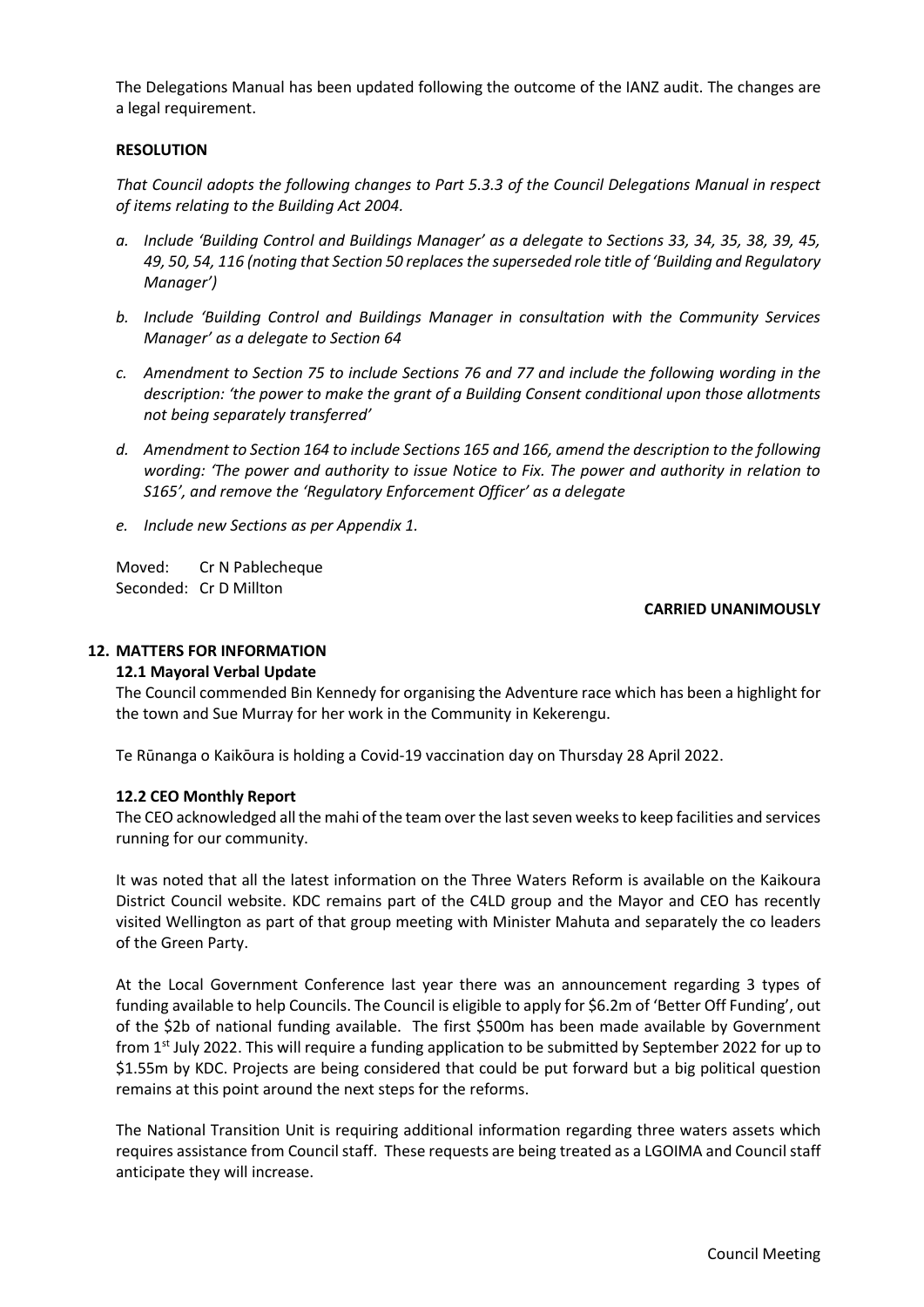## **RESOLUTION**

*That Council receives this report.*

Moved: Cr R Roche Seconded: Cr D Millton

#### **CARRIED UNANIMOUSLY**

## **12.3 Community Services Update Report**

The Council acknowledged the commitment and work completed by Jo York in her tenure with Kaikōura District Council.

## **RESOLUTION**

*That Council receives this report.* 

Moved: Cr N Pablecheque Seconded: Deputy Mayor J Howden

## **CARRIED UNANIMOUSLY**

## **12.4 Kaikōura Youth Council Report**

It was advised that it has been a slow start to the year due to Covid. The end of year survey results were included in the report received. Good response rate to the survey with some good insights. The Dark Sky event at Fyffe House was very successful.

## **RESOLUTION**

*That Council receives this report.* 

Moved: Cr L Bond Seconded: Cr R Roche

## **CARRIED UNANIMOUSLY**

## **12.5 Planning Update Report**

A replacement Planner has been successfully recruited following the exit of Nirosha last year. The Natural Hazards hearing outcome paper has been delayed, however the District Plan is tracking well.

The Whale Trail is making progress and will provide a status update to the Council at a future workshop.

It was discussed that the Council looks at how to encourage high school pupils to consider the Council as a career path. It was decided that the Community Services Committee would be the best placed to take this up.

## **RESOLUTION**

*That Council receives this report.* 

Moved: Cr V Gulleford Seconded: Cr T Blunt

## **CARRIED UNANIMOUSLY**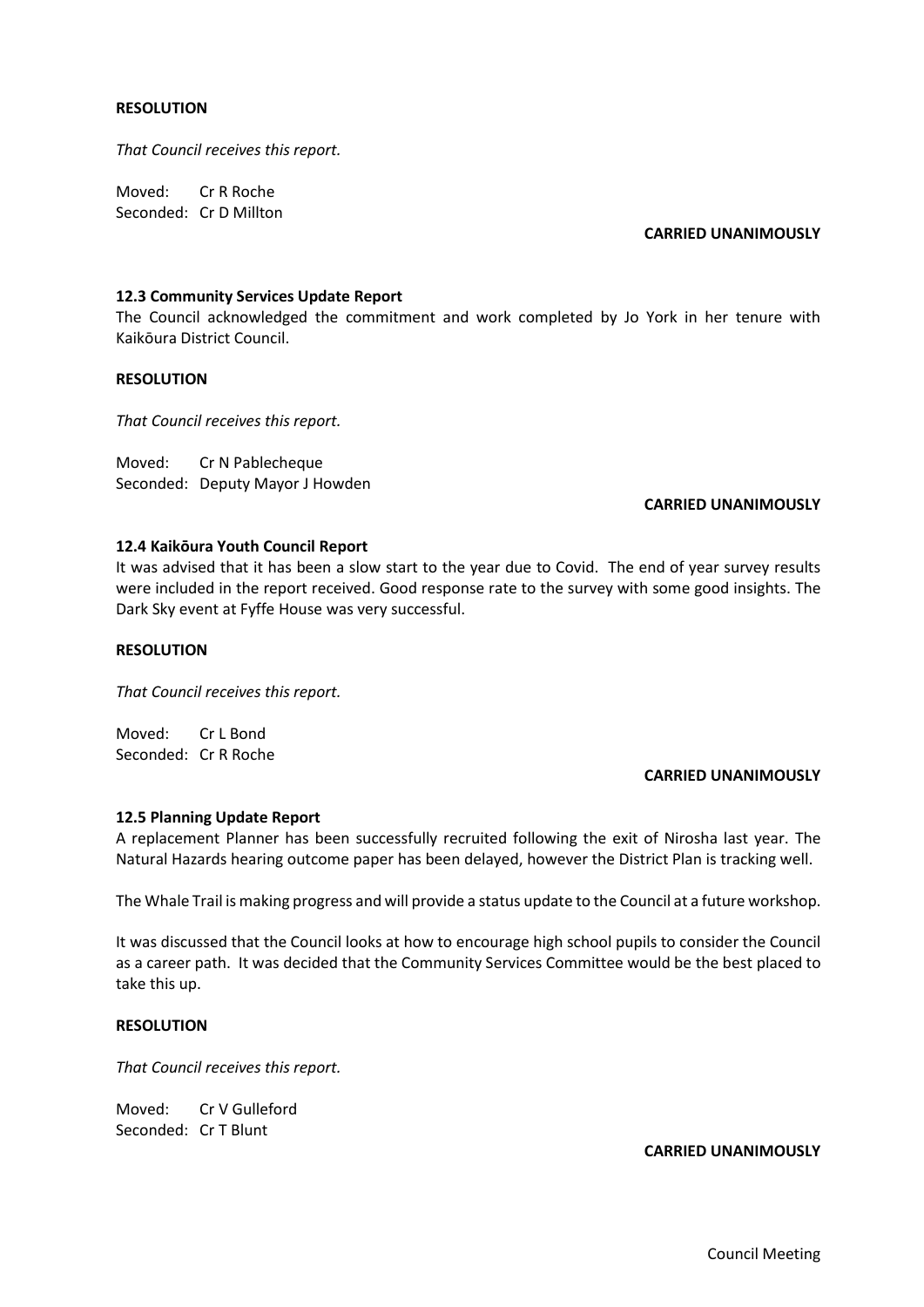## **12.6 Building and Regulatory Update Report**

There is no indication, as yet, if funding will be made available for Council's to monitor and enforce the new Freedom Camping regulations relating to self-contained vehicles.

## **RESOLUTION**

*That Council receives this report.* 

Moved: Cr R Roche Seconded: Deputy Mayor J Howden

**CARRIED UNANIMOUSLY**

## **13. CLOSE MEETING**

There being no further business, the meeting was declared closed at 11.01am

CONFIRMED \_\_\_\_\_\_\_\_\_\_\_\_\_\_\_\_\_\_\_\_\_ Chairperson

\_\_\_\_\_\_\_\_\_\_\_\_\_\_\_\_\_\_\_\_\_ Date